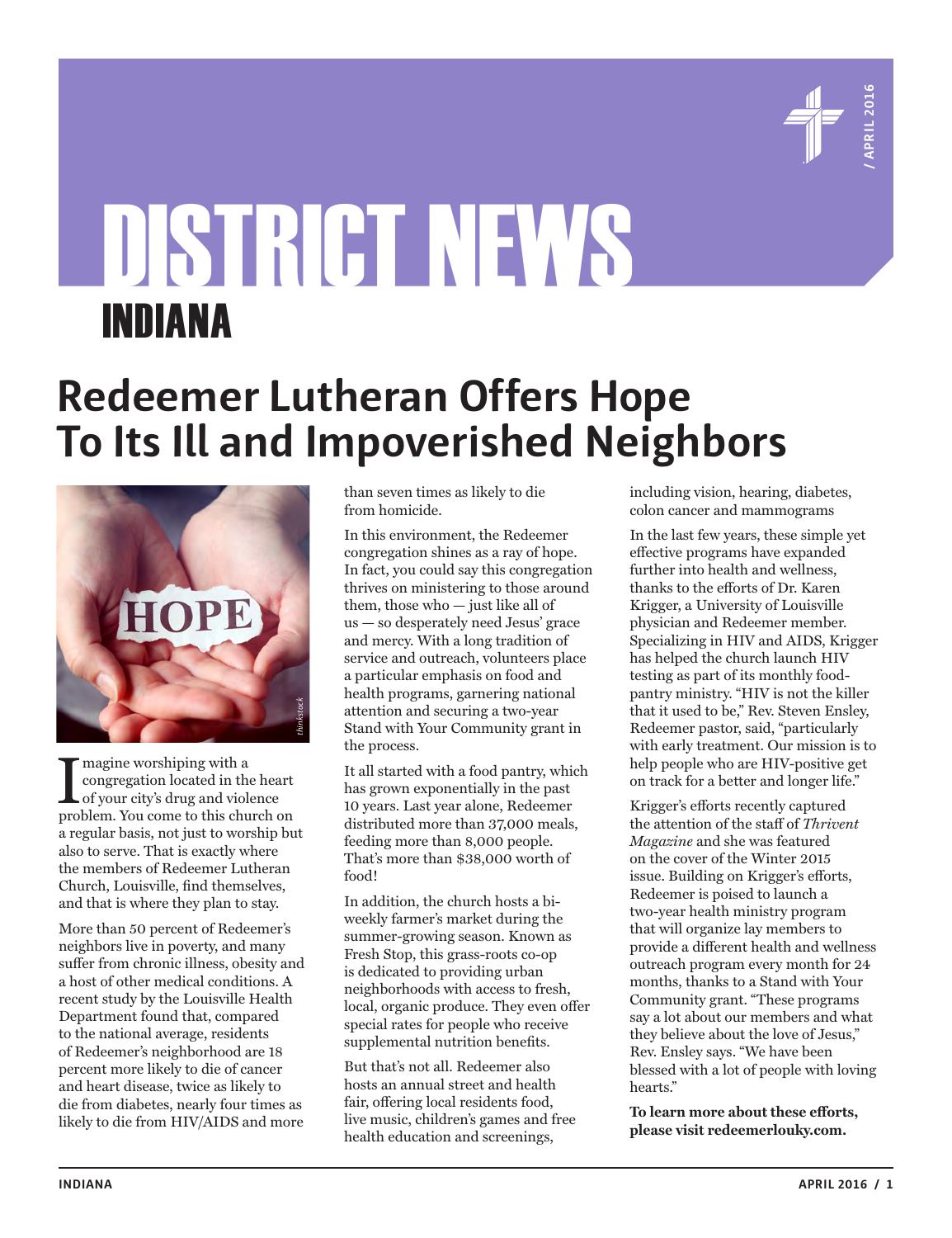### EDUCATION



# **Lutheran Schools Unite to Support Education in Remote Regions of Liberia**

*How "Kids Love Liberia" is making a difference for hundreds of students*

everal area Lutheran schools are teaming up to bring education to students in Ebola-stricken Liberia, and you can help. It's all part of the efforts of Joe Boway, a Lutheran South Unity School (LSUS), Fort Wayne, parent and native-born Liberian who has worked hard to establish Lutheran schools in remote regions of his homeland.

Last year, LSUS students and parents partnered with area churches and businesses to send a full-sized, mobiletrucking container filled with muchneeded medical and sanitizing supplies

and equipment, educational supplies, footwear, library books, packaged food and building materials to Zorzor, Lofa County, Liberia, an area hit hardest by the current outbreak of Ebola.

This year, they're at it again, only with a larger team — and a larger project. In addition to sending another 40 foot shipping container filled with materials and resources to Boway's Lutheran schools in Liberia, 13 area schools are working to raise more than \$20,000 to build a school with six to eight classrooms in a remote region of the country. (The container will be

converted into a community library space and resource room for the people of Liberia as well.)

In order to reach their goals, students are planning a variety of fundraisers in the next few months, in addition to collecting money through weekly offerings, to help them meet their \$24,500 goal.

**To learn how you can help our schools bless children and families in Liberia, please contact Krista Nagy, Lutheran South Unity School principal, at 260-744-0459.**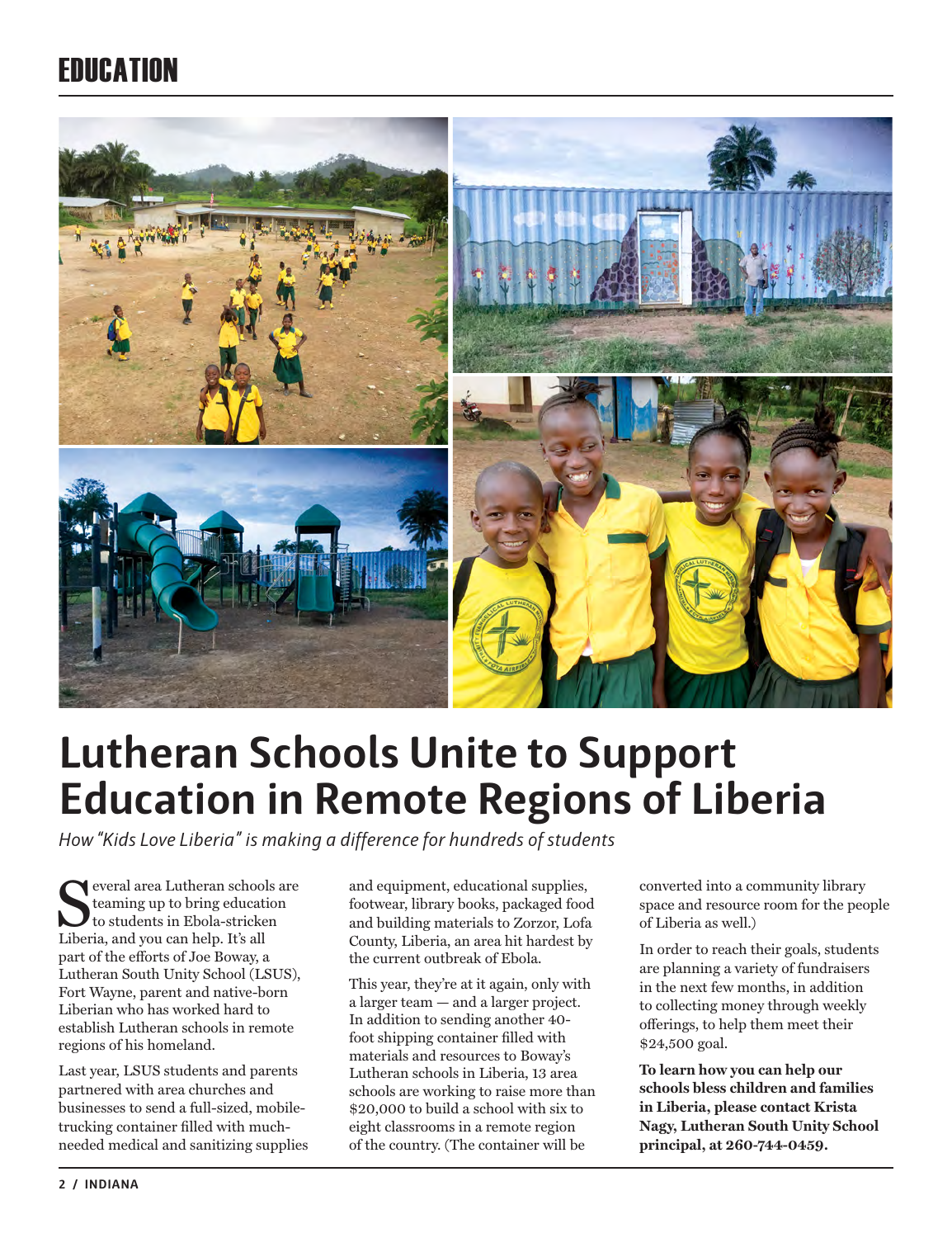# **Living Life Together with All People**



Walking into the Kayla's welcoming smile. Something congregation on Sunday morning, you first notice is different, but that smile keeps you from turning away. As you take the bulletin from her hand, you walk to your seat with a warmth in your heart for this person who is serving the Church, using the gifts and abilities God has given her.

At first, the people in her congregation recognized Kayla by the wheelchair she uses and the others who came with her from her group home. Today, they see her as a beloved child of God who is included in the life of the congregation and who has been given the gift to greet people with warmth and sincerity.

Including people with disabilities in church life is the focus of the Indiana District Task Force (IDTF). The IDTF supports spreading the love of Jesus

Christ to congregations who minister with people who have disabilities whether physical, mental, intellectual or developmental. When a congregation enters into ministry with someone who experiences a disability, it is walking alongside someone who can be an active member and who brings unique gifts and talents to serve the Lord.

The IDTF serves as a resource and connection to congregations. As the recently appointed chairperson for this task force, Deaconess Kimberly Trombley continues her journey of living life together with people with intellectual and developmental disabilities.

After graduating from Concordia Theological Seminary, Fort Wayne, Trombley was placed with Bethesda Lutheran Communities. At Bethesda, Trombley has witnessed the many ways people with intellectual and developmental disabilities serve in the Church. Bethesda was founded by Lutherans who wanted to include people with intellectual and developmental disabilities in the everyday activities of life as a Christian. More than 110 years later, Bethesda is still committed to encouraging the people they support to grow in their faith.

"While rooted in our Lutheran tradition, we assist the people we support in pursuing the faith of their choice," said the Rev. Jim Pressnell, vice-president of Religious Life and Church Relations at Bethesda. "We partner with fully inclusive congregations and ministries to enhance the lives of the people we support through services that share the Good News of Jesus Christ. We're excited that Kim's leadership and the work of the task force will further our mission in Indiana."

Each person on the task force has experienced how people with disabilities have served in the church, and how congregations have lived life with them. There are many more stories to tell. We live life together with all people and when we do, we create a church that incorporates the fullness of the body of Christ.

Look for more information about the Indiana Disability Task Force in the coming months.

**Learn more about Bethesda Lutheran Communities at**  *bethesdalutherancommunities.org***.** 

**If you have questions, feel free to reach out to Trombley at** *Kimberly. Trombley@mailblc.org***.**

*Deaconess Kimberly Trombley is the Corporate Director of Religious Life Operations at Bethesda Lutheran Communities, headquartered in Watertown, Wis.* 

# **LSM Sunday a Great Success!**

This winter, Lutheran Music<br>Program (LMP) organized l<br>Sunday, a nationwide event<br>raise awareness of its summer prog Program (LMP) organized LSM Sunday, a nationwide event to raise awareness of its summer programs: Lutheran Summer Music Academy & Festival (LSM) and the **new** twoweek program, Sounds of Summer Institute (SOSI). Throughout January, current students, alumni, parents and other supporters were encouraged to speak and participate musically during their congregation's worship services. Program information was also available to help spread LMP's mission

to transform lives and connect people through faith and music.

More than 25 churches across 14 states participated in the 2016 LSM Sunday event. LMP received excellent feedback from participating churches, and there is strong interest to make this an annual event. If you are interested in holding an LSM Sunday at your church, or for more information about Lutheran Music Program and the summer programs, visit *lutheransummermusic.org* or call 612-879-9555.

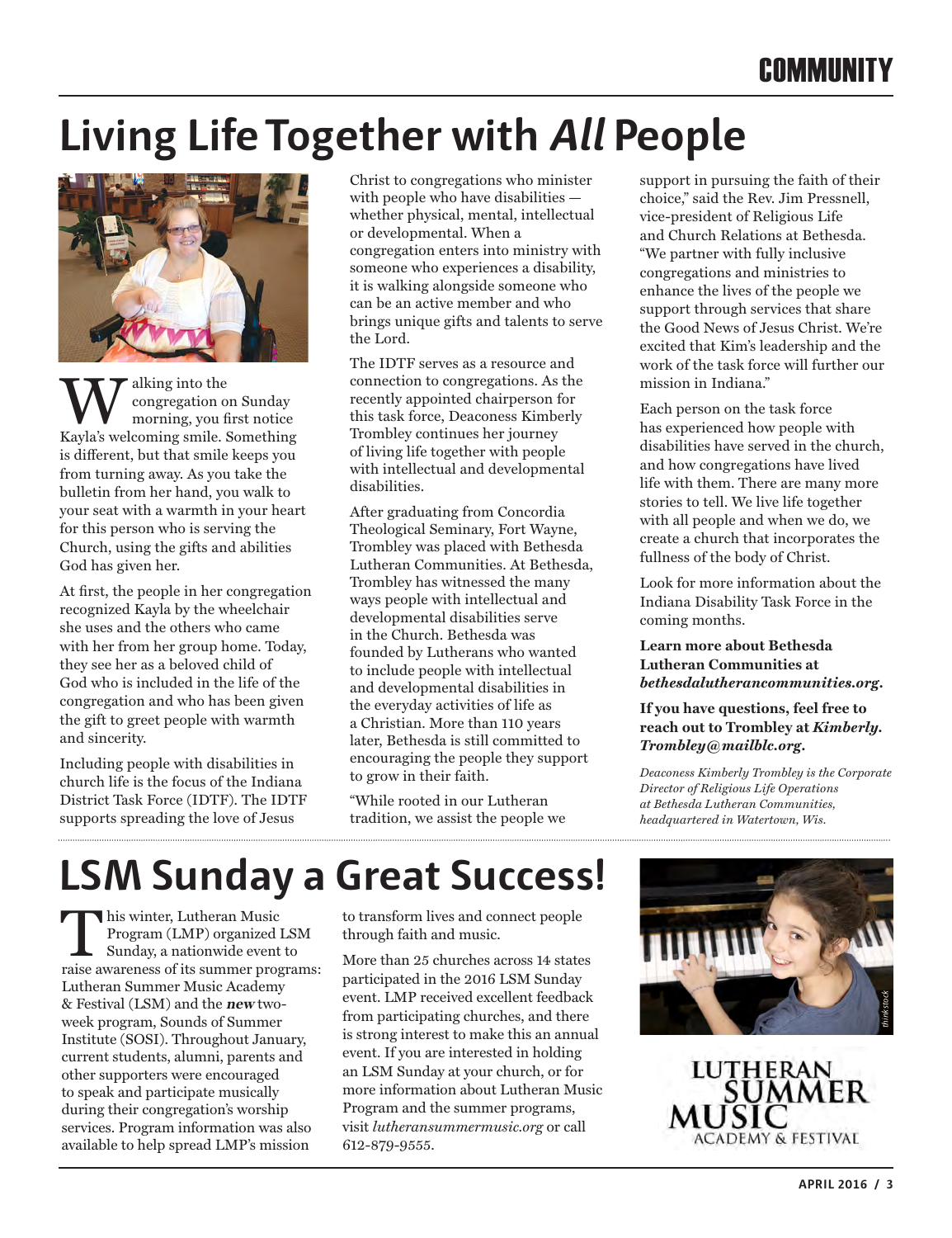# **Looking Within to Reach Out**

*Bringing Christ-centered professional counseling to Indianapolis*



 $\sum_{\substack{\text{community} \text{eternal gift of } \text{salvation}}}$ community celebrates the brought to us through the innocent and bitter suffering and death of

our Lord and Savior, Jesus Christ and the eternal hope that it brings to us — the biblical counseling ministry of Cross Connections, Inc. in Fort Wayne is looking to reach out with hope to the Indianapolis area.

For the past 16 years, the Holy Spirit has been working through Scripture in the professional counseling ministry of Cross Connections, Inc. to change lives in the Christian community of Northeast Indiana. Beginning as an outreach ministry of Bethlehem, Fort Wayne, in 1999, the ministry has grown to include 64 churches and organizations that specialize in using Scripture within the professional counseling setting to comfort and encourage brothers and sisters in Christ who are experiencing loss, facing marital difficulties, recovering from substance abuse, struggling with family strife — all of the many difficulties that this sinful world throws at us.

The professional and lay counselors (Covenant Partners) at Cross Connection work as an extension of the pastoral office within the church to help pastors. This means they only see clients who are referred to them by the churches and organizations in the ministry partnership. "The Lord is accomplishing amazing things within the church through the work of the ministry," Executive Director Matt Konow said. "The professional

counselors and Covenant Partners use the clinical gifts that they have been given to reach out with love and hope to the clients that the Lord leads to them."

At the end of 2014, the leadership of Our Shepherd Lutheran Church, Avon, recognized the need for a trusted theological resource as the need for professional counseling became more and more evident within their community. "Our hope when we reached out to Cross Connections was three-fold," the Rev. Dan Lepley, senior pastor of Our Shepherd, said. "We wanted to be able to offer our members additional spiritual care through biblical, confessional counseling, open this resource to sister congregations and foster a closer working relationship with neighboring churches."

Working together, Cross Connections and Our Shepherd reached out to the other area pastors in the Indianapolis area at the district convention in 2015 to share how the ministry works and the impact that it has made in the Lutheran community of Northeast Indiana and to discuss how they can become involved. Since that time, the Lord has connected Cross Connections with six professional counselors in the Indianapolis area who agree to support and uphold the Statement of Faith and provide their services to their brothers and sisters in the church.

One of the ministry founders, Terrie Ensley, LCSW (licensed clinical social worker), will work to train them in the biblical counseling model of Cross Connections and to help establish the culture of hope and grace that has flourished in Northeast Indiana. Terrie,

whose husband, the Rev. Steve Ensley, serves as the senior pastor of Redeemer, Louisville, Ky., is excited to see the ministry that she helped start with her friend and colleague, Kathy Eggold, branch out to the Indianapolis area.

"Cross Connections was originally formed because it became obvious to Kathy and me that Christians need to hear words and principles from the Bible in order to heal," Terrie says. "They need to hear God's Word as final authority. They flourish in the forgiveness, grace and love of their Savior. Those are basic tenets at Cross Connections. After 16 years, it is now time to take the Cross Connections model to other locations. God has truly blessed this model in Northeast Indiana, and He will bless it in the Indianapolis area as well."

"We all know that there is a great need for hope in the world today," Konow says. "The hope that we have as Christians is critical to help not only those outside the church, but also those within the church as we struggle with the challenges that we all sometimes face in our lives."

We are told in Romans 5:3-5 that:

"We rejoice in our sufferings, knowing that suffering produces perseverance; perseverance produces character; and character produces hope, and hope does not put us to shame, because God's love has been poured into our hearts through the Holy Spirit who has been given to us."

That is what the biblical counseling ministry of Cross Connections is — a ministry of hope.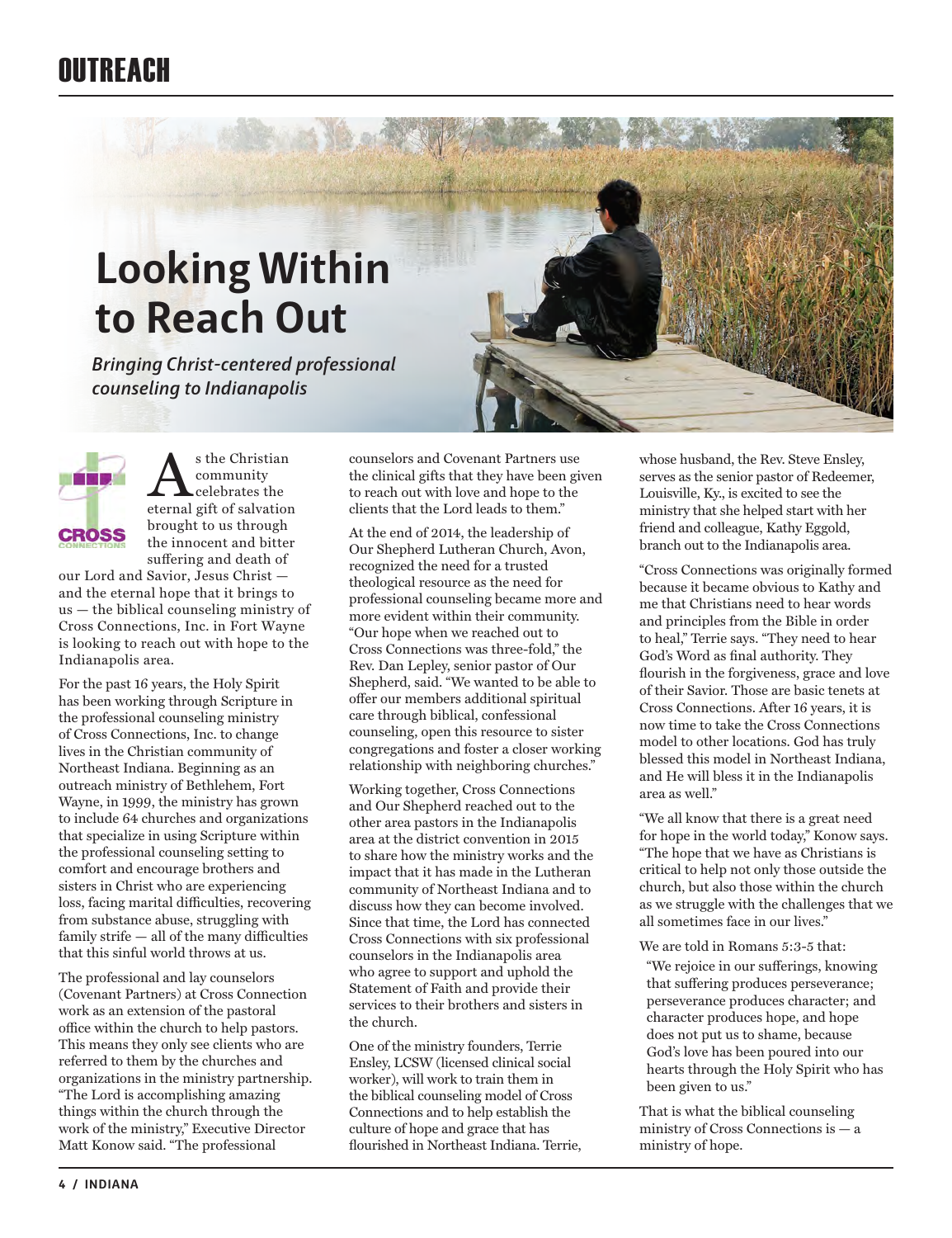### **STEWARDSHIP**

# **What If...**

*by Ken Schilf, Council of Resources*

*What if Jesus came to be served? What if Christ didn't* die on the cross? And *what if* He didn't rise from the dead? How would that change our lifestyle? Would die on the cross? And *what if* He didn't rise from the dead? How would that change our lifestyle? Would we have to earn our salvation?

Fortunately, Jesus came to live a life of service all the way to the cross and beyond. As Jesus came *not* to be served but to serve, so then we too might serve. The writer of Hebrews tells us that we are called *"… to serve the living God"* (Heb. 9:14). How is this done?

We serve God by serving others: Human Care! When we, in Jesus' name, clothe people in need, visit the sick or homebound

or share food and drink with the hungry, we are serving Christ. You can find such people just about everywhere — in our family or congregation, at our job, in our neighborhood or where we shop.

Just as Jesus came to serve, by the Holy Spirit working in us through Word and Sacrament, we are transformed into the image of Christ and enabled to be and do all that God has in mind for us. We are transformed from selfish individuals into stewards who respond to God's grace. We are no longer takers, but givers.

Undeserving as we are, God uses us as His hands, feet and mouth. Lest you hesitate and say, *"What if…?",* I would encourage you to remember the words of this hymn, "Hark, the Voice of Jesus Crying" (*LSB*#826). It says in part:

If you cannot speak like angels, If you cannot preach like Paul, You can tell the love of Jesus, You can say He died for all. With your prayers and with your bounties You can do what God commands; You can be like faithful Aaron, Holding up the prophet's hands.

Dear Christian friend, my prayer for you comes from Heb. 13:20-21: *"Now may the God of peace…equip you with everything good that you may do His Will, working in us that which is pleasing in His sight, through Jesus Christ, to Whom be glory forever and ever. Amen."*





**Ken Schilf** Council of Resources

**Week of Apr. 4** › Southeastern District › Circuit 15

**April** 

- $>$  St. Paul, Indianapolis
- › St. Peter, Indianapolis
- › First Timothy, Indianapolis

**Prayer List**

- › **Mount Olive, Greenwood**
- › Christ the King, Mooresville
- › Mission: Kenya Compassionate Care, Emanuel, New Haven
- $\rightarrow$  RSO: Lutheran Child and Family Services, Indianapolis

#### **Week of Apr. 11**

- › Southern District
- › Circuit 24
- › Gloria Dei, Elizabethtown
- › Holy Trinity, Leitchfield
- › Faith, Louisville
- › Our Savior, Louisville
- › Peace, Louisville
- › Mission: TIM Support, Enoch Petersen, Messiah, Indianapolis
- › RSO: Lutheran Foundation, Fort Wayne

#### **Week of Apr. 18**

- › Southern Illinois District
- › Circuit 2
- › St. Philip, Gary
- › St. Michael, Hebron
- $\rightarrow$  Trinity, Hobart
- › Redeemer, Lake Station
- › Trinity Memorial, Merrillville
- › Holy Cross, Portage
- › Mission: Africian American Assistance, First Timothy, Messiah, Indianapolis
- › RSO: Lutheran Life Villages, Fort Wayne-Kendallville

#### (CONTINUED ON PAGE 6)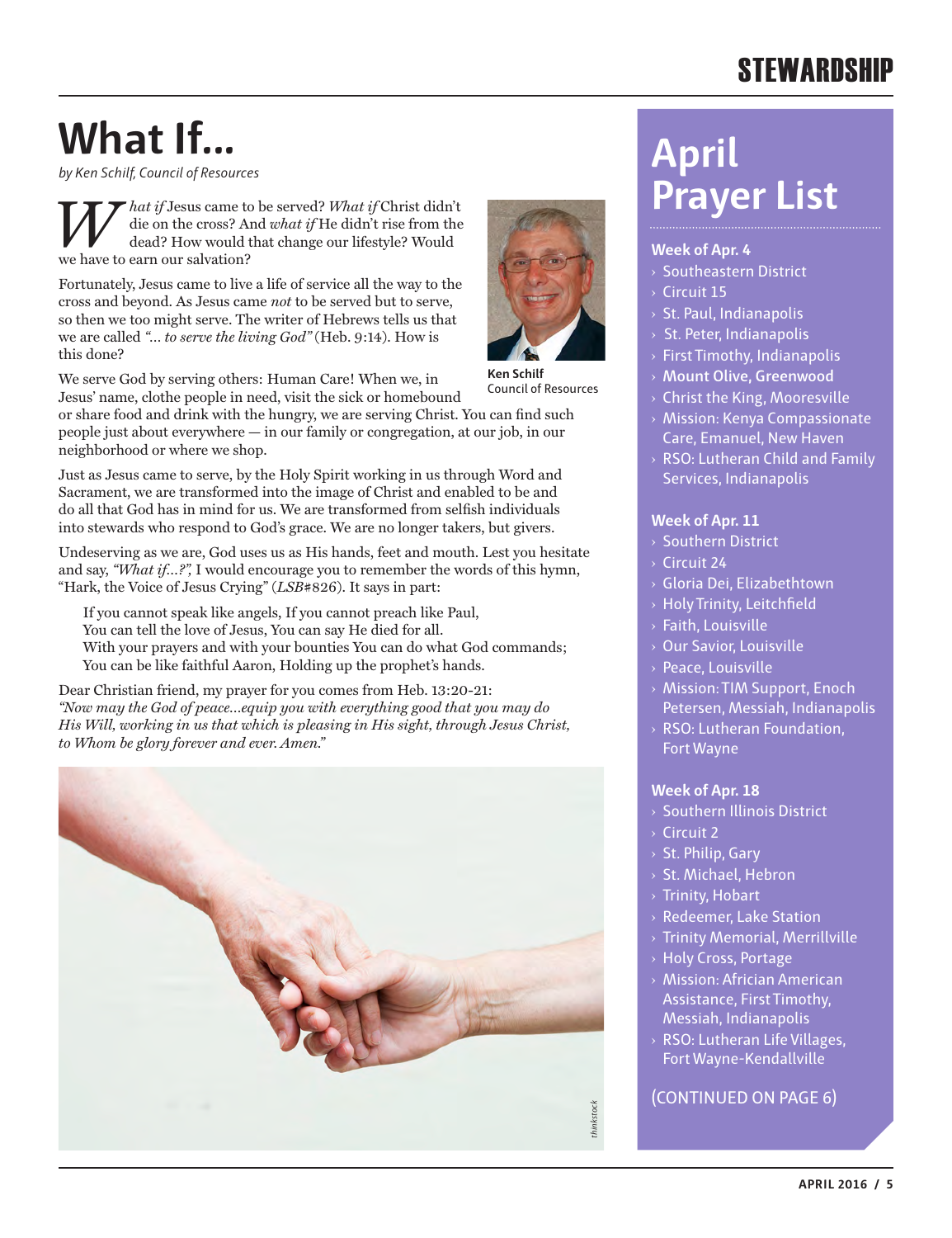# **TELL US YOUR NEWS!**

Do you have exciting news you'd like to see published in the Indiana District *Lutheran Witness* supplement? We love to hear news and updates and see photos from around our district! Be sure to send in your submissions, especially if you enjoy writing or taking photos at church events.

### **The deadline for the June-July issue of The Lutheran Witness is April 10.**

Your stories and photos are welcomed and most appreciated. Please send all submissions to Jan Koenig via email at:

**jan.koenig@in.lcms.org**

or by postal mail to:

### **Lutheran Witness Editor Indiana District LCMS 1145 South Barr St. Fort Wayne, IN 46802**

Please remember that photos sent electronically should have a minimum resolution of 300 dpi.

# **CALENDAR OF EVENTS**

### **APRIL**

**8-10** Spring Confirmation Retreat *Concordia Theological Seminary* \*For more information email Retreats@ctsfw.edu or call 260-452-2204.

#### **22**

Senior Adult Fest *Immanuel, Seymour*

#### **23**

Senior Adult Fest *Holy Cross, Fort Wayne*

#### **25**

Vicarage Assignments/Candidate Placement *St. Louis*

#### **26-27**

DCE Conference  *Wingate, Indianapolis*

#### **26**

Vicarage/Deaconess Internship Assignments *Concordia Theological Seminary*

#### **27**

Candidate Placement Service *Concordia Theological Seminary*

#### **MAY**

**2-4** Southern Pastors Conference *Camp Lakeview*

**9-11** Northern Pastors Conference, *Oakwood Resort*

#### **19**

Deaconess Placement *Concordia Theological Seminary*

#### **20**

Graduation  *Concordia Theological Seminary*

#### **JUNE 13-14**

Indiana District Early Childhood Conference *Indianapolis*

**24-26** Indiana District LWML Convention *Bloomington*

**28- JULY 1** Higher Things Youth Conference\* *Vanderbilt University, Nashville*

### **April Prayer List** (CONTINUED FROM PAGE 5)

#### **Week of Apr. 25**

- › **Texas District**
- › **Circuit 6**
- › **Trinity, Auburn**
- › **Immanuel, Avilla**
- › **St. John, Columbia City**
- › **Zion, Columbia City**
- › **Zion, Corunna**
- › **Clear Lake, Fremont**
- › **Zion, Garrett**
- › **Mission: Global/Local Foreign Missions, Concordia, Fort Wayne**
- › **RSO: Lutheran Military Veterans and Families, Fort Wayne**

#### **JULY 5-8**

Higher Things Youth Conference\* *University of Northern Iowa, Cedar Falls, Iowa*

**8-14** LCMS Convention *Milwaukee, Wis.*

**16-20** LCMS National Youth Gathering, "In Christ Alone" *New Orleans*

**21-22** Indiana District Administrators Conference *Brown County*

**26-29** "Higher Things" Youth Conference\* *Colorado State University, Fort Collins, Colorado*

\*More information and registration for the Higher Things Youth Conferences are available at *breadoflife2016.org*.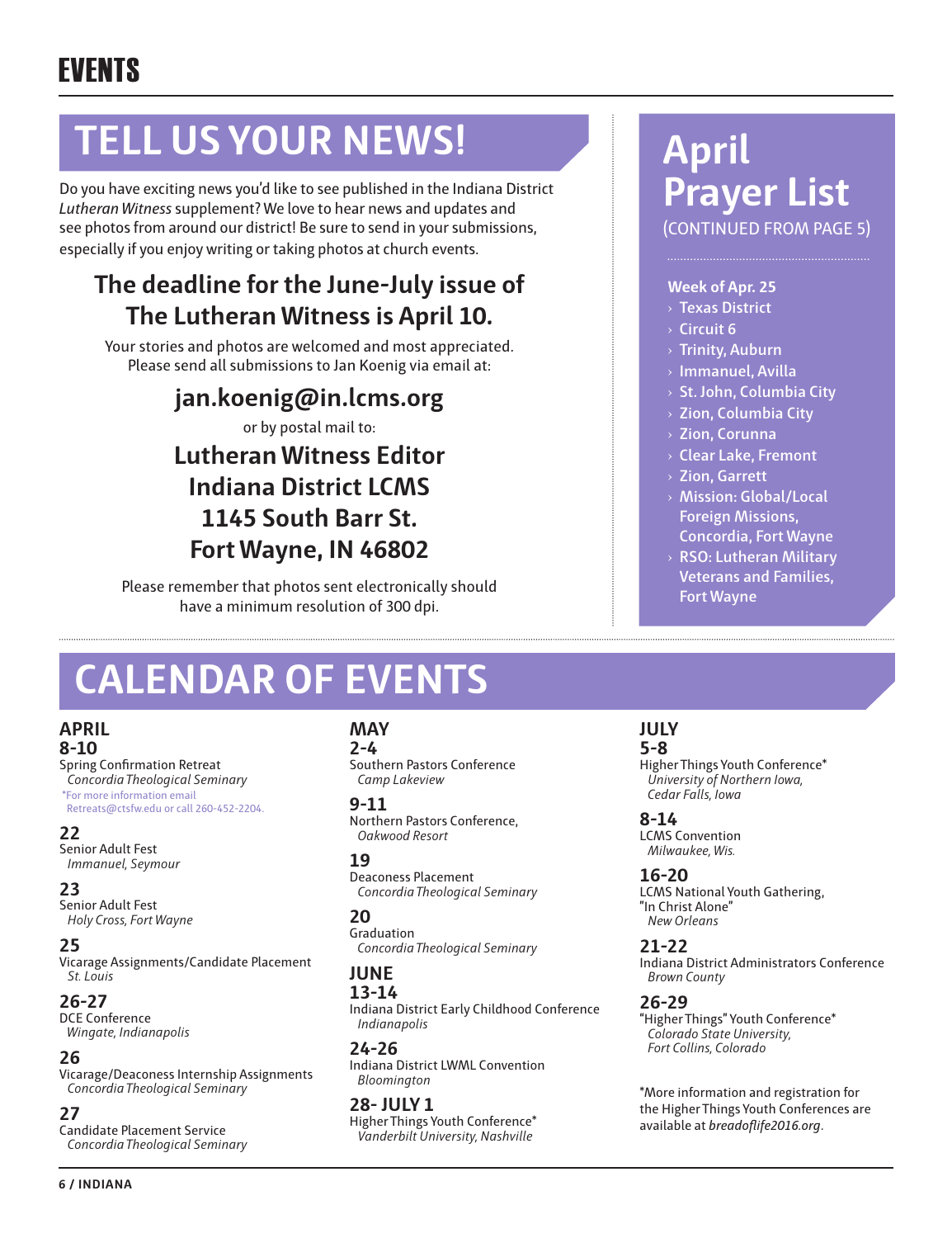### **APRIL BIRTHDAYS**

APRIL 2 Dorothy Ellerman, 90 St. Peter's, Brownstown

APRIL 3 Margaret Ross, 94 St. Paul's, Fort Wayne Jack Janz, 91, St. Matthew's, Delphi

APRIL 4 Irene Norton, 99, Grace, New Albany Esther Blank, 92, St. John, Lanesville

APRIL 4 Peter Vitkus, 91, Carmel Bill Abel, 90, Holy Cross, Fort Wayne

APRIL 5 Eugenia Gruenke, 91 St. James, Lafayette Florence Koenig, 90, Heritage, Valparaiso

APRIL 6 Glenna Otte, 96, Zion, Seymour

APRIL 7 Evelyn Ross, 96, Holy Cross, Fort Wayne APRIL 9 Dorothy Hehman, 94

St. Peter's, Brownstown

APRIL 10 Ted Decker, 92, Calvary, Plymouth

APRIL 12 Lorna Connelly, 93, St. Paul's, Evansville Richard Kilpatrick, 92 Bethlehem, Fort Wayne

APRIL 14 Anne French, 94, Bethlehem, Fort Wayne Nell Arbeiter, 91 Our Redeemer, Evansville

APRIL 15 Clois Kull, 99, St. James, Lafayette Orpha Emkes, 92, Zion, Seymour Clark Matson, 91, Immanuel, Avilla

APRIL 17 Dorothy Wiegman, 95 Emmanuel, Fort Wayne APRIL 21 Harold Wolf, 91, St. John, Indianapolis Doris Householder, 90, Immanuel, Avilla APRIL 22 Eugene Gordon, 94, St. James, Lafayette Robert Scheumann, 92 St. John (Bingen), Decatur Dorothy Boesenberg, 94 Calvary, Indianapolis

Naomi Krueckeberg, 90, Zion, Decatur APRIL 23 Clifford Sierp, 96, Immanuel, Seymour APRIL 24 Estelle Wick, 92, Holy Cross, Fort Wayne APRIL 25 Helen Busche, 90, St. Paul's, Fort Wayne APRIL 26 Edna Kellermeier, 99 Immanuel, Seymour Joyce Kleppinger, 92 Bethlehem, Fort Wayne Martha Howard, 91 Bethlehem, Fort Wayne

APRIL 28 Charlotte Doepping, 98 Heritage, Valparaiso Eleda Barille, 92, St. Paul's, Fort Wayne Werner Hospers, 91 Heritage, Valparaiso APRIL 29 Lucille Scott, 102, St. James, Lafayette Betty Zimmermann, 96 St. Paul's, Fort Wayne Dot Crosbie, 95, Holy Cross, Fort Wayne Charlotte Brown, 92 St. Peter, North Judson

APRIL 30 Virginia Hubbard, 93 Immanuel, Seymour Edith Hawkins, 92, St. James, Lafayette Dottie Bruick, 90, Holy Cross, Fort Wayne Arnold Bultemeier, 90

Bethlehem, Fort Wayne

### **Belated Birthdays**

MARCH 10

Maryanna Baker, 91, St. James, Lafayette MARCH 16

**Grace Muenich, 104, Trinity, Hammond**

MARCH 27 **Dorothy Allen, 101**

**St. James, Lafayette**

Byron Veath, 91, Concordia, Louisville

MARCH 30 Ruth Wien, 93, St. James, Lafayette

## **APRIL ANNIVERSARIES**

#### APRIL 1

Mr. and Mrs. Jay Marks, 55 St. James, Lafayette

#### APRIL 2

Mr. and Mrs. Philip Habegger, 50 Bethlehem, Fort Wayne Mr. and Mrs. Ralph Meek, 50 Grace, New Albany Rev. and Mrs. Mark Pflughoeft, 50 Faith, DeMotte

#### APRIL 3

Mr. and Mrs. Robert Allman, 51, Immanuel, Seymour Mr. and Mrs. John Mader, 51, St. Paul's, Fort Wayne

APRIL 4

Mr. and Mrs. Leo Casso, 63 St. Paul's, Fort Wayne Mr. and Mrs. Tom Nolting, 54 St. Peter's, Brownstown Mr. and Mrs. James Braun, 52 Emmanuel, Fort Wayne Mr. and Mrs. Guy Gardin, 51 St. Peter, North Judson

APRIL 5

Mr. and Mrs. Forest Wulf, 64 St. John, Indianapolis

APRIL 8

Mr. and Mrs. Donald Hoffman, 65 St. John, Monroeville Mr. and Mrs. Harold Hackman, 60 Immanuel, Seymour Mr. and Mrs. Kenneth Gumz, 55 St. Paul, Chesterton Mr. and Mrs. Travis Cummings, 54 St. John's, White Creek

Mr. and Mrs. Edward Lambert Sr., 54 St. Peter, North Judson APRIL 9

Mr. and Mrs. William Rathjen, 61 St. John, Indianapolis Mr. and Mrs. William Moeller, 56 St. John, Indianapolis APRIL 10

Mr. and Mrs. Charles Imler, 62 Emmanuel, Fort Wayne

#### APRIL 11

Mr. and Mrs. Thomas Bullard, 52 Immanuel, Seymour Mr. and Mrs. Donald Wood, 52 St. John, Lanesville

#### APRIL 12

Mr. and Mrs. Kenneth Price, 59 Shepherd of the Hills, Georgetown Mr. and Mrs. Eugene Saalfrank, 52 Bethlehem, Fort Wayne

APRIL 14

Mr. and Mrs. Charles Adams, 66 Heritage, Valparaiso APRIL 16 Mr. and Mrs. Bob Adams, 61 Carmel

Mr. and Mrs. James Althoff, 57 St. John, Vincennes

APRIL 17 Mr. and Mrs. Charles Holt, 67 St. John, Monroeville Mr. and Mrs. Norbert Bultemeier, 57 Zion, Decatur APRIL 18

Mr. and Mrs. Jerry Nichols, 52

Trinity, Darmstadt APRIL 20 Mr. and Mrs. Ray Leiter, 58 Immanuel, Avilla Mr. and Mrs. Larry Coolman, 53 Holy Cross, Fort Wayne APRIL 21 Mr. and Mrs. Judd Bleeke, 70 St. Paul (Preble), Decatur Mr. and Mrs. Dale Schott, 60 Bethlehem, Fort Wayne Mr. and Mrs. Dick Culter, 59, Carmel APRIL 22

Mr. and Mrs. Leon Hackman, 54 St. Peter's, Brownstown

Mr. and Mrs. Dennis Buuck, 50 St. James, Lafayette

APRIL 23 Mr. and Mrs. Bill Lindeman, 50 Holy Cross, Fort Wayne Mr. and Mrs. Bill Schellenbach, 50 Carmel

APRIL 24 Mr. and Mrs. Larry Wernert, 51 Grace, New Albany Mr. and Mrs. Ken Knipstein, 50

Bethlehem, Fort Wayne APRIL 25 Mr. and Mrs. Walter Tittman, 57 Emmanuel, Fort Wayne Mr. and Mrs. Paul Claycamp, 51 Zion, Seymour APRIL 26

Mr. and Mrs. Dick Wick, 69 Holy Cross, Fort Wayne

Mr. and Mrs. Arnold Jones, 64 St. James, Lafayette Mr. and Mrs. Ron Radeke, 58 Holy Cross, Fort Wayne

APRIL 28 Mr. and Mrs. Jefferson Baumis, 65 St. James, Lafayette

Mr. and Mrs. Bill Goeglein, 65 Holy Cross, Indianapolis APRIL 29

Mr. and Mrs. Karl Turmail, 61 St. Peter's, Brownstown Mr. and Mrs. Wilfred Blank, 58 St. John, Lanesville

APRIL 30 Mr. and Mrs. Jerry Cecil, 56 St. Paul's, Evansville Mr. and Mrs. Gerald Woempner, 56 St. John, Indianapolis

#### **Belated Anniversaries**

MARCH 5 Mr. and Mrs. Dale Baker, 72 St. James, Lafayette

MARCH 10 Mr. and Mrs. Mayes Pierce, 60 Concordia, Louisville

MARCH 16 Mr. and Mrs. David Ancil, 65 St. James, Lafayette

MARCH 26 Mr. and Mrs. Phil Juengel, 50 Zion, Decatur